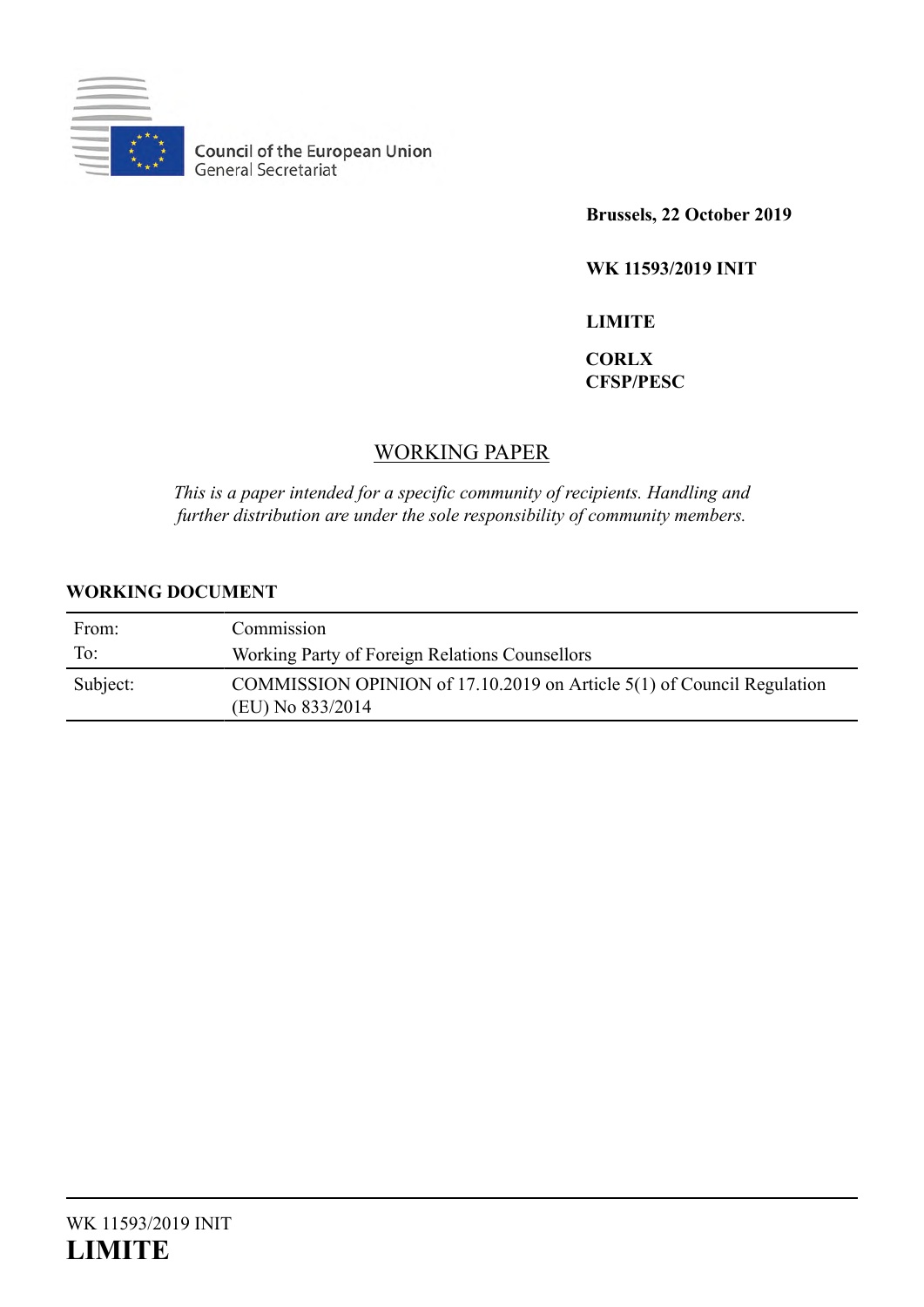

**COMMISSION** 

Brussels, 17.10.2019 C(2019) 7476 final

# **COMMISSION OPINION**

# **of 17.10.2019**

# EUROPEAN<br>
EUROPEAN<br>
COMMISSION<br>
COMMISSION<br>
COMMISSION OPTNION<br>
COMMISSION OPTNION<br>
of 17.10.2019<br>
on Article 5(1) of Council Regulation (EI.) No 83322014<br>
FIN **on Article 5(1) of Council Regulation (EU) No 833/2014**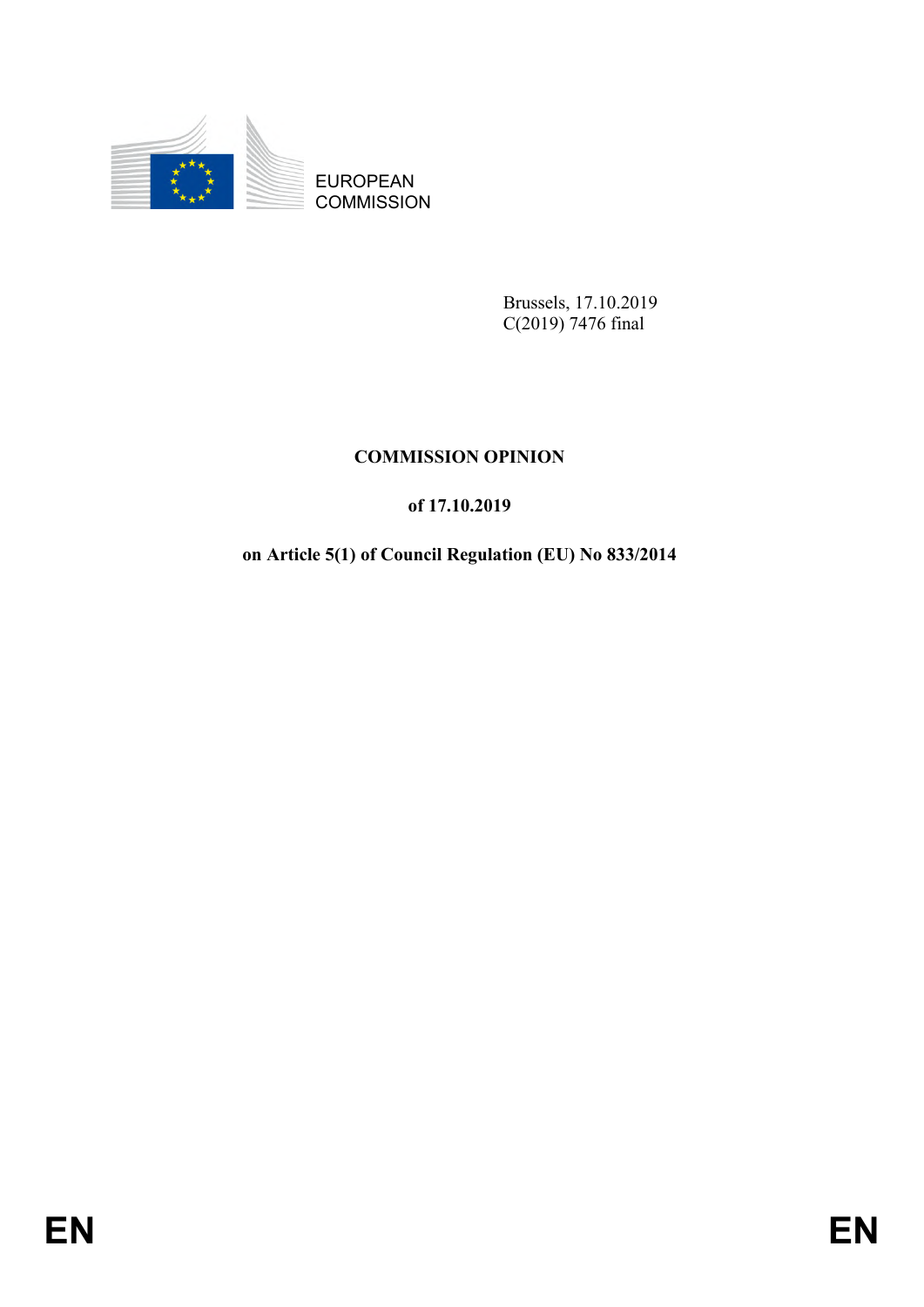## **COMMISSION OPINION**

## **of 17.10.2019**

## **on Article 5(1) of Council Regulation (EU) No 833/2014**

## **The request for an opinion**

In its role as the guardian of the treaties, the European Commission ('Commission') monitors the implementation of EU law by the Member States<sup>1</sup>.

In the context of restrictive measures, the competent authorities of the Member States may request the Commission to provide its views on the application of specific provisions of the relevant legal acts or to provide guidance on their implementation.

The Commission has received a request for an opinion from a Member State competent authority ('NCA'), in regard to the interpretation of Council Regulation (EU) No 833/2014 of 31 July 2014 concerning restrictive measures in view of Russia's actions destabilising the situation in Ukraine<sup>2</sup> (hereafter: Regulation 833/2014). The NCA submitted to the Commission the following questions:

*1. In relation to the provisions of Article 5(1) of Council Regulation (EU) No 833/2014 of 31 July 2014, as amended, should it be interpreted that point (b) excludes EU entities owned by designated entities, whereas point (c) does not exclude EU entities if acting on behalf of designated entities, since it does not refer specifically to them? In other words, would EU entities, if acting on behalf or under the direction of designated entities, fall under the scope of point (c) of Article 5(1) of this Regulation?* 

*2. This would mean that EU entities can only fall under the scope of Article 5(1) through point (c) - and only if they act on behalf or at the direction of a designated entity. However, how should we interpret Article 5(1) in the case of an EU entity that is owned and/or controlled by a designated entity? Should we assume that this EU entity is acting on behalf or at the direction of a designated entity, and thus apply point (c)? Even in cases where there is no evidence that it is participating in activities to circumvent the prohibitions?* 

*3. Or, in cases where the EU entity that is owned and/or controlled by a designated entity is a financial institution established in the EU (and thus subject to all European regulations and compliance standards), should we require evidence of its participation in activities to circumvent the prohibitions in order to apply point (c)?*

*4. In this regard, the EU Best Practices (§ 63) and Guidelines (§ 55b) for the effective implementation of restrictive measures resort to Article 1(6) of Council Regulation (EC) No 2580/2001 of 27 December 2001 in order to find criteria that allow for an accurate use of the concepts of "ownership" and "control". Should these criteria be also used when determining what "acting on behalf or under the direction" is? If not, in what cases should "acting on behalf or under the direction" be applicable?*

 $\bar{1}$ <sup>1</sup> The Commission oversees the application of Union law under the control of the Court of Justice of the European Union. Pursuant to the Treaties, only the Court of Justice of the European Union can provide legally binding interpretations of acts of the institutions of the Union.

<sup>&</sup>lt;sup>2</sup> Council Regulation (EU) No 833/2014 of 31 July 2014 concerning restrictive measures in view of Russia's actions destabilising the situation in Ukraine, OJ L 229, 31.7.2014, p. 1-11.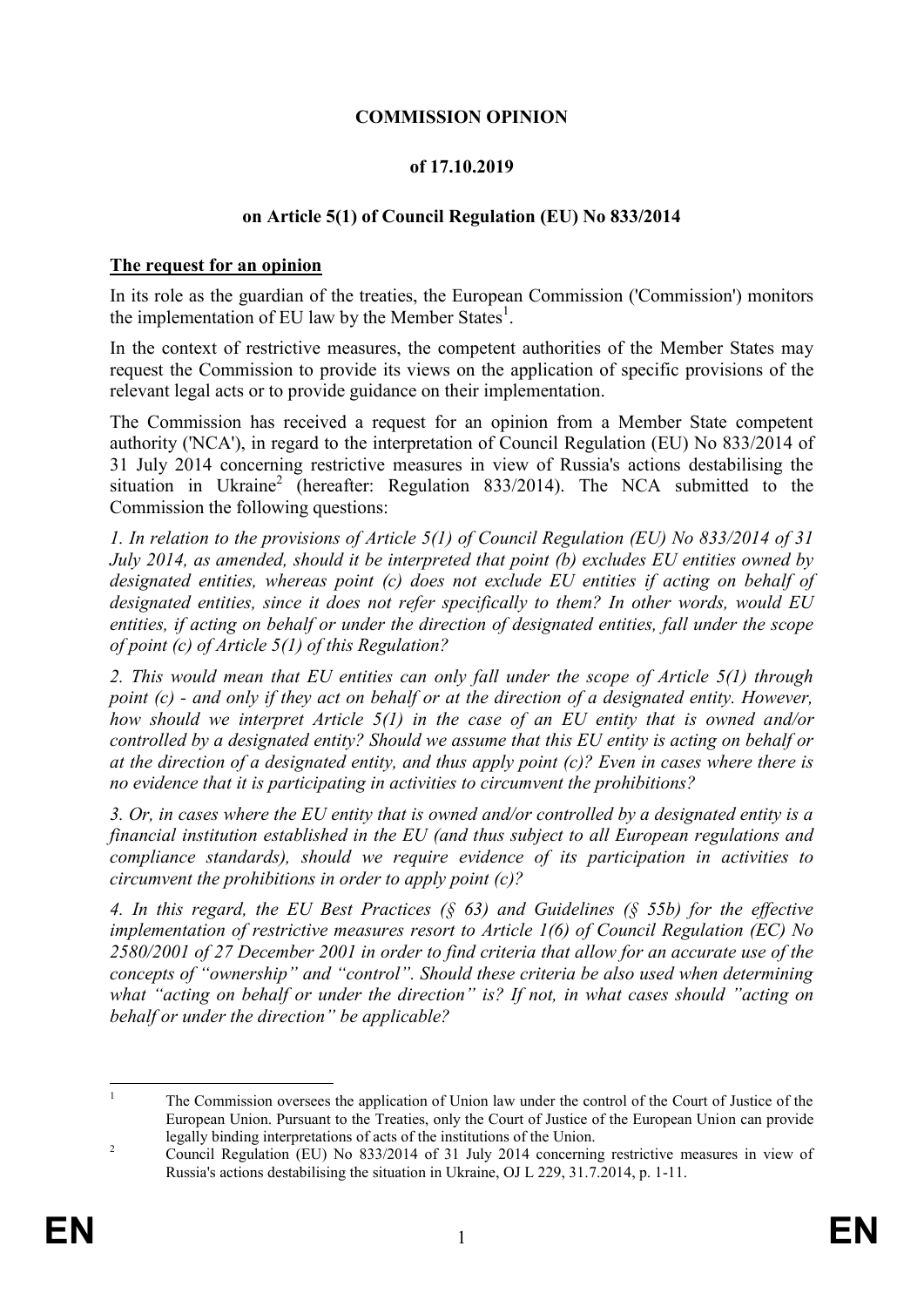## **Assessment**

The questions above concern the applicability and implementation of Article 5(1) of Council Regulation (EU) No 833/2014 in the case where certain types of transferable securities and/or money-market instruments are issued by an EU entity that is owned or controlled by an entity listed in Annex III to the Regulation.

Firstly, it should be determined whether the scope of the indicated provisions also extends to EU entities. From a general point of view it is worth noting that, although the objectives of EU restrictive measures are grounded in the principles of the common foreign and security policy<sup>3</sup>, the Treaties do not preclude the imposition of restrictions against the activities of EU persons, entities or bodies.

This is reflected in the provisions in question. Point (b) of Article 5(1) of Council Regulation (EU) No 833/2014 concerns certain types of securities and instruments issued by *"a legal person, entity or body established outside the Union whose proprietary rights are directly or indirectly owned for more than 50 % by an entity listed in Annex III"*, whereas point (c) of that article concerns the same types of securities and instruments when issued by *"a legal person, entity or body acting on behalf or at the direction of an entity referred to in point (b) of [paragraph (1)] or listed in Annex III"*. While in point (b) it is specified that the provisions relate to legal persons, entities or bodies established outside the EU, no such distinction is made in point (c). It follows that the latter point also affects entities established within the EU.

The following two sets of questions posed by the NCA can be taken together.

In the broader context of EU restrictive measures, Article 1(5) and Article 1(6) of Council Regulation (EC) No  $2580/2001<sup>4</sup>$  provide for a definition, respectively, of the notions of 'ownership' and 'control' of an entity by a targeted entity. While not directly relevant in so far as the interpretation of Council Regulation (EU) No 833/2014 is concerned, such definitions include certain criteria which, in what regards control, are relevant and could be used by the NCA in assessing the presence of the relation. Adding to these definitions and criteria, Council guidance documents for the effective implementation of restrictive measures<sup>5</sup> further detail the incidence and effects of ownership and control. On the contrary, the notion of 'acting on behalf or at the direction' of a targeted entity has not been defined in relevant EU legal acts or guidance documents. Furthermore, the jurisprudence of the Court has dealt with this notion only in passing though in the context of a different sanctions regime - Council Regulation (EU) No  $961/2010$ <sup>6</sup>

While this notion is distinct from those of ownership and control, as made evident by the parallel presence of all three in Article 5(1) of Council Regulation (EU) No 833/2014, in the area of restrictive measures their effects can be placed on an equal footing. As found by the Grand Chamber in *HTTS Hanseatic Trade Trust & Shipping GmbH v Council*, "[i]f that link had to be established solely on the basis of the direct ownership or control […], the measures could be circumvented by numerous contractual or de facto possibilities of control, possibilities which would confer on a company opportunities to exert influence over other entities that are as extensive as in the case of direct ownership or control".<sup>7</sup> Acting on behalf

 $\overline{3}$ <sup>3</sup><br>Article 21 of the Treaty on European Union (TEU).<br> $\frac{3}{4}$  Council Begulation (EC) No. 2580/2001 of 27 Decem

<sup>4</sup> Council Regulation (EC) No 2580/2001 of 27 December 2001 on specific restrictive measures directed against certain persons and entities with a view to combating terrorism, OJ L 344, 28.12.2001, p. 70–75.  $\frac{5}{5}$  Guidelines on the implementation and evaluation of restrictive measures (sanctions) - 4 May 2018; Best

practices for the effective implementation of restrictive measures - 4 May 2018.

<sup>6</sup> Judgment of 10 September 2019, HTTS Hanseatic Trade Trust & Shipping GmbH v Council, C-123/18 P, EU:C:2019:694, paragraphs 77-79.

<sup>7</sup> Id., paragraph 69.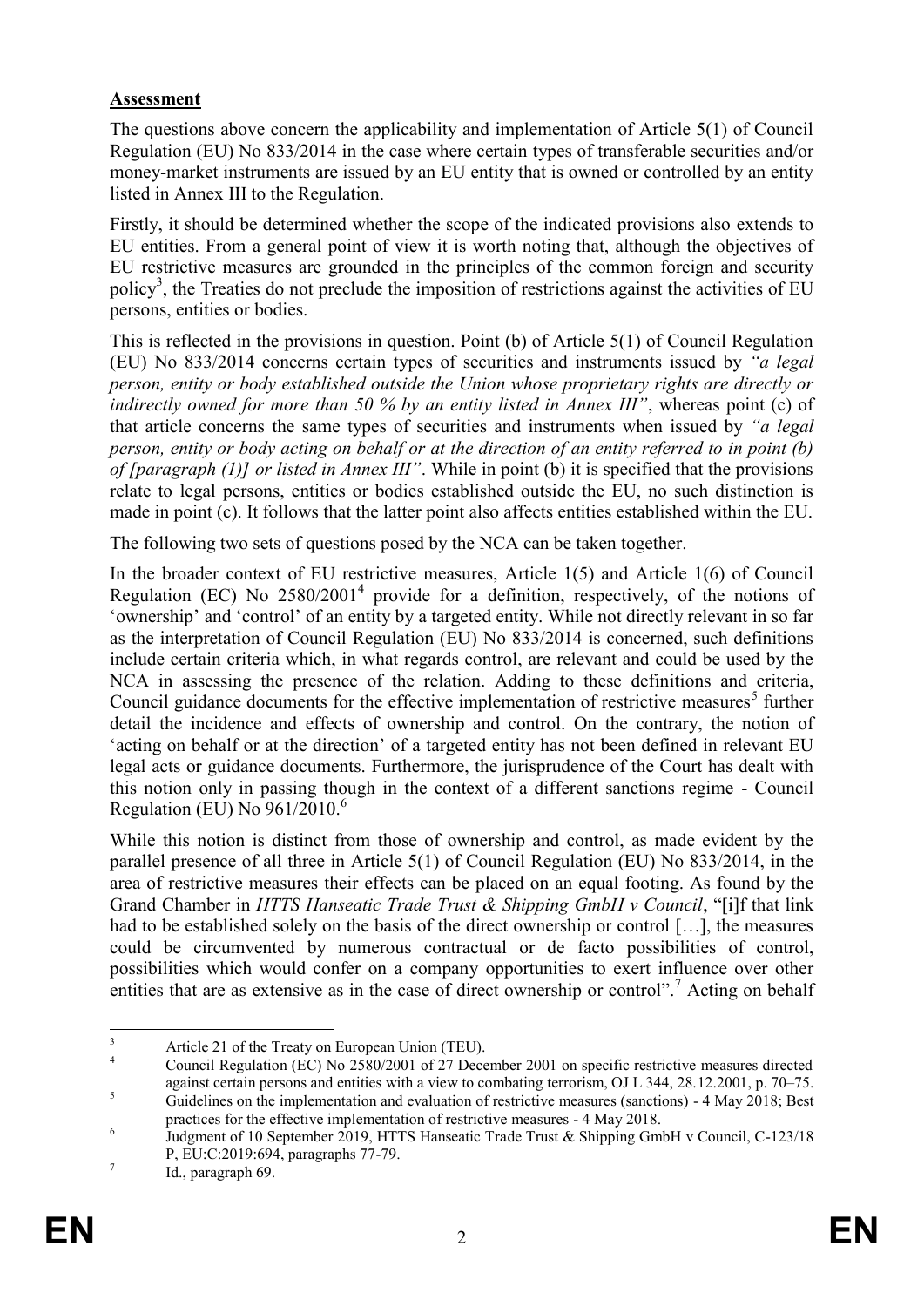or at the direction of a targeted entity and acting under the ownership or control might thus be equated for what it concerns the effects, but the former relation should be determined in and of itself. Ownership or control of the latter entity over the former is an element that can be considered by the NCA to increase the likelihood of such conduct, but cannot suffice in determining whether the conduct did occur.

In the absence of a definition and/or criteria that can be used to assess whether an entity acted on behalf or at the direction of a targeted entity, the NCA should take into account all the relevant circumstances in order to establish the situation at hand. These can include, for example, the precise ownership/control structure, including links between natural persons; the nature and purpose of the transaction, coupled with the stated business duties of the entity that is owned or controlled; previous instances of acting on behalf or at the direction of the targeted entity; disclosure made by third parties and/or factual evidence indicating that directions were given by the targeted entity.

Additionally, for the purposes of this determination, the NCA questioned the relevance of participation (or lack thereof) in activities the object or effect of which is to circumvent the prohibitions laid down in Article 5. The Commission would like to point out that Article 12 of Council Regulation (EU) No 833/2014 separately prohibits such activities. An inquiry in this regard, which can lead to findings of a separate breach of the regulation, is not necessarily ancillary to the one establishing the presence of a conduct directly prohibited under Article 5, and can be made in parallel. To establish possible breaches of Article 12, the NCA should, in the absence of clearly defined criteria, once again take into account all the relevant circumstances. In the Commission's view, the fact that the entity concerned is a financial institution established in the EU and thus subject to EU regulations and compliance standards may be taken into consideration as a factor reducing the associated risks, but cannot suffice in determining the true object of the conduct.

## **Conclusion**

In light of the above, the Commission takes the view that Article  $5(1)$ , point (c) of Council Regulation (EU) No 833/2014 applies, inter alia, to an EU entity owned or controlled by an entity listed in Annex III to the Regulation, insofar as national competent authorities determine, on the basis of all information available to them and on the basis of all the relevant circumstances to be assessed on a case by case basis, that the former entity acted on behalf or at the direction of the latter when issuing financial securities and/or instruments of the type specified in Article 5(1).

Done at Brussels, 17.10.2019

*For the Commission Federica MOGHERINI Vice President*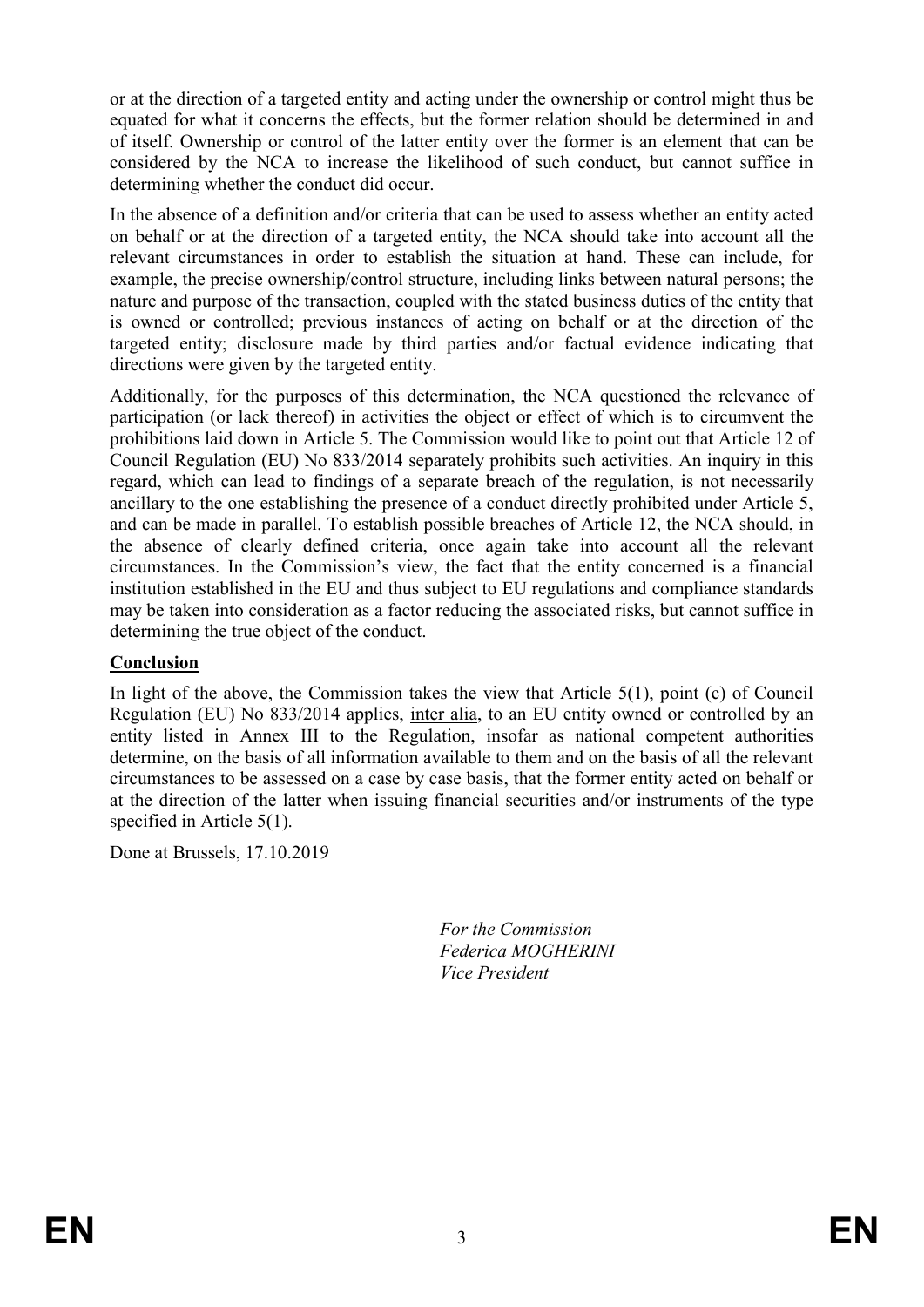

COMMISSION<br>EUROPÉENNE

Bruxelles, le 17.10.2019 C(2019) 7476 final

# **AVIS DE LA COMMISSION**

# **du 17.10.2019**

# COMMISSION<br>
EUROPEENNE<br> **FRA COMMISSION**<br>
AVIS DE LA COMMISSION<br>
du 17.10.2019<br> **FRA FRA COMMISSION**<br> **FRA FRA FRA COMMISSION**<br> **FRA FRA FRA FRA FRA CONSULTA (US)** or 833/2014 du Conseil<br> **FR relatif à l'article 5, paragraphe 1, du règlement (UE) nº 833/2014 du Conseil**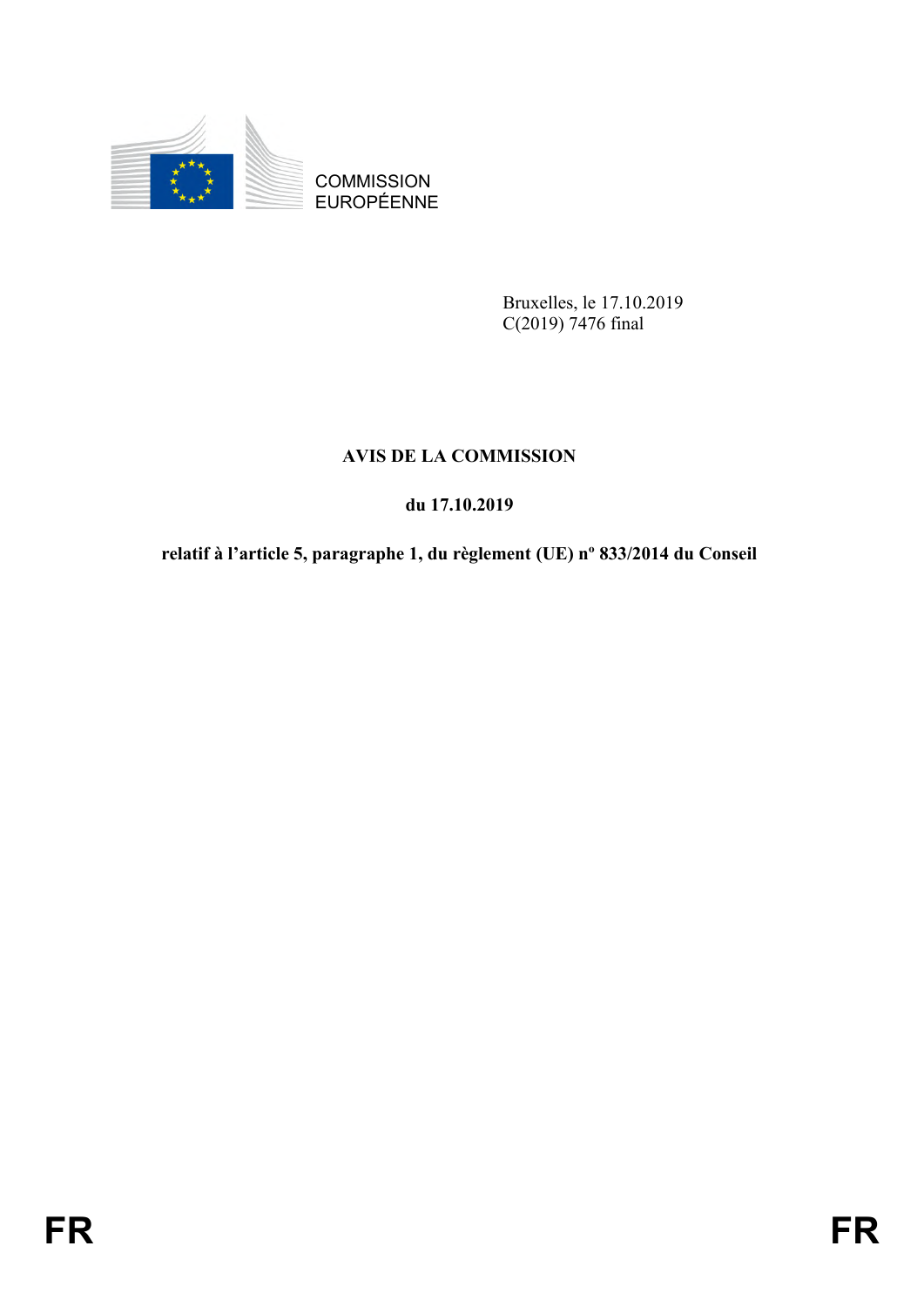# **AVIS DE LA COMMISSION**

## **du 17.10.2019**

## **relatif à l'article 5, paragraphe 1, du règlement (UE) nº 833/2014 du Conseil**

## **La demande d'avis**

Dans son rôle de gardienne des traités, la Commission européenne (la «Commission») assure le suivi de la mise en œuvre du droit de l'Union européenne (UE) par les États membres<sup>1</sup>.

Dans le contexte de mesures restrictives, les autorités compétentes des États membres peuvent demander à la Commission d'exposer son point de vue sur l'application de dispositions spécifiques des actes juridiques applicables ou de formuler des orientations concernant leur mise en œuvre.

La Commission a reçu une demande d'avis de la part d'une autorité compétente d'un État membre (ci-après l'«autorité nationale compétente» ou «ANC») concernant l'interprétation du règlement (UE) nº 833/2014 du Conseil du 31 juillet 2014 concernant des mesures restrictives eu égard aux actions de la Russie déstabilisant la situation en Ukraine<sup>2</sup> (ci-après le «règlement nº 833/2014»). L'ANC a posé les questions suivantes à la Commission:

*1. En ce qui concerne l'article 5, paragraphe 1, du règlement (UE) nº 833/2014 du Conseil du 31 juillet 2014, tel que modifié, faut-il interpréter que le point b) exclut les entités de l'UE détenues par des entités désignées, alors que le point c) n'exclut pas les entités de l'UE si elles agissent pour le compte d'entités désignées, étant donné qu'il n'y fait pas spécifiquement référence? En d'autres termes, les entités de l'UE, si elles agissent pour le compte ou selon les instructions d'entités désignées, relèvent-elles de l'article 5, paragraphe 1, point c), de ce règlement?* 

*2. Cela signifierait que les entités de l'UE ne peuvent relever que de l'article 5, paragraphe 1, point c) - et uniquement si elles agissent pour le compte ou selon les instructions d'une entité désignée. Toutefois, comment faut-il interpréter l'article 5, paragraphe 1, dans le cas d'une entité de l'UE qui est détenue et/ou contrôlée par une entité désignée? Faut-il partir du principe que cette entité de l'UE agit pour le compte ou selon les instructions d'une entité désignée, et donc appliquer le point c)? Et ce, même dans les cas où rien ne prouve qu'elle participe à des activités destinées à contourner les interdictions?* 

*3. Ou, dans les cas où l'entité de l'UE qui est détenue et/ou contrôlée par une entité désignée*  est une institution financière établie dans l'UE (et donc soumise à tous les règlements et *normes de conformité européens), faut-il exiger la preuve de sa participation à des activités visant à contourner les interdictions afin d'appliquer le point c)?*

*4. À cet égard, les meilleures pratiques (point 63) et les lignes directrices (point 55b) de l'UE pour la mise en œuvre effective de mesures restrictives renvoient à l'article 1 er, point 6, du règlement (CE) nº 2580/2001 du Conseil du 27 décembre 2001 afin de trouver des critères permettant une utilisation précise des notions de «détention» et de «contrôle». Faut-il également utiliser ces critères pour déterminer ce que signifie «agissant pour le compte ou* 

<sup>&</sup>lt;u>.</u> <sup>1</sup> La Commission surveille l'application du droit de l'Union sous le contrôle de la Cour de justice de l'Union européenne. Conformément aux traités, seule la Cour de justice de l'Union européenne est habilitée à donner des interprétations juridiquement contraignantes des actes des institutions de l'Union.

<sup>&</sup>lt;sup>2</sup> Règlement (UE) n° 833/2014 du Conseil du 31 juillet 2014 concernant des mesures restrictives eu égard aux actions de la Russie déstabilisant la situation en Ukraine (JO L 229 du 31.7.2014, p. 1).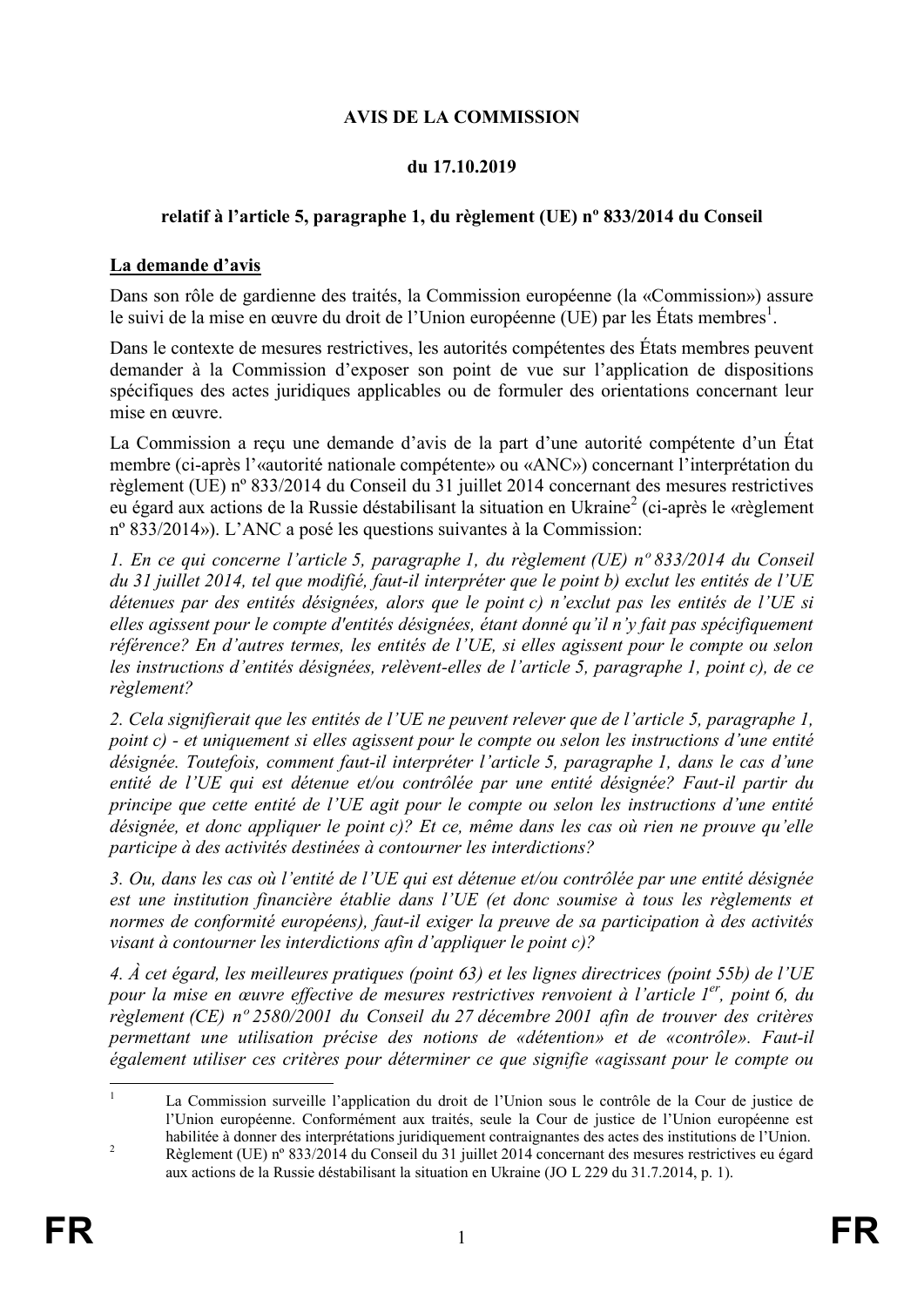*selon les instructions de»? Si tel n'est pas le cas, dans quels cas s'applique la notion d'«agissant pour le compte ou selon les instructions de»?*

# **Analyse**

Les questions ci-dessus concernent l'applicabilité et la mise en œuvre de l'article 5, paragraphe 1, du règlement (UE) nº 833/2014 du Conseil dans le cas où certains types de valeurs mobilières et/ou d'instruments du marché monétaire sont émis par une entité de l'UE qui est détenue ou contrôlée par une entité figurant sur la liste de l'annexe III du règlement.

Tout d'abord, il convient de déterminer si le champ d'application des dispositions indiquées s'étend également aux entités de l'UE. D'un point de vue général, il convient de noter que, bien que les objectifs des mesures restrictives de l'UE soient fondés sur les principes de la politique étrangère et de sécurité commune<sup>3</sup>, les traités n'excluent pas l'imposition de restrictions aux activités des personnes, entités ou organismes de l'UE.

Ce constat se traduit dans les dispositions en question. L'article 5, paragraphe 1, point b), du règlement (UE) nº 833/2014 du Conseil concerne certains types de valeurs et d'instruments émis par «*une personne morale, une entité ou un organisme établi en dehors de l'Union, dont plus de 50 % des droits de propriété sont détenus, directement ou indirectement, par une entité figurant à l'annexe III*», tandis que le point c) dudit article concerne les mêmes types de valeurs et d'instruments lorsqu'ils sont émis par «*une personne morale, une entité ou un organisme agissant pour le compte ou selon les instructions d'une entité visée au point b) du [paragraphe 1] ou figurant sur la liste de l'annexe III*». Alors qu'au point b), il est précisé que les dispositions concernent des personnes morales, des entités ou des organismes établis en dehors de l'UE, cette distinction n'est pas faite au point c). Il en résulte que ce dernier point concerne également les entités établies dans l'UE.

Les deux séries suivantes de questions posées par l'ANC peuvent être analysées ensemble.

Dans le contexte plus large des mesures restrictives de l'UE, l'article 1<sup>er</sup>, point 5, et l'article 1<sup>er</sup>, point 6, du règlement (CE) nº 2580/2001 du Conseil<sup>4</sup> donnent une définition, respectivement, des notions de «détention» et de «contrôle» d'une entité par une entité visée. Bien que ces définitions ne soient pas directement pertinentes en ce qui concerne l'interprétation du règlement (UE) nº 833/2014 du Conseil, elles incluent certains critères qui présentent un intérêt du point de vue du contrôle et pourraient être utilisés par l'ANC pour apprécier l'existence de la relation. Outre ces définitions et ces critères, les documents d'orientation du Conseil pour la mise en œuvre effective de mesures restrictives<sup>5</sup> exposent plus en détail l'incidence et les effets de la détention et du contrôle. Par contre, la notion d'«agissant pour le compte ou selon les instructions» d'une entité visée n'a pas été définie dans les actes juridiques ou les documents d'orientation pertinents de l'UE. En outre, la jurisprudence de la Cour n'a traité cette notion que de manière succincte dans le contexte d'un régime de sanctions différent, à savoir le règlement (UE) n° 961/2010 du Conseil<sup>6</sup>.

 $\overline{\mathbf{3}}$  $\frac{3}{4}$  Article 21 du traité sur l'Union européenne («TUE»).

<sup>4</sup> Règlement (CE) nº 2580/2001 du Conseil du 27 décembre 2001 concernant l'adoption de mesures restrictives spécifiques à l'encontre de certaines personnes et entités dans le cadre de la lutte contre le terrorisme (JO L 344 du 28.12.2001, p. 70).

 $\frac{5}{\sqrt{5}}$  Lignes directrices concernant la mise en œuvre et l'évaluation de mesures restrictives (sanctions) -4 mai 2018; meilleures pratiques en ce qui concerne la mise en œuvre effective de mesures restrictives - 4 mai 2018.

<sup>6</sup> Arrêt du 10 septembre 2019, HTTS Hanseatic Trade Trust & Shipping GmbH/Conseil, C-123/18 P, EU:C:2019:694, points 77 à 79.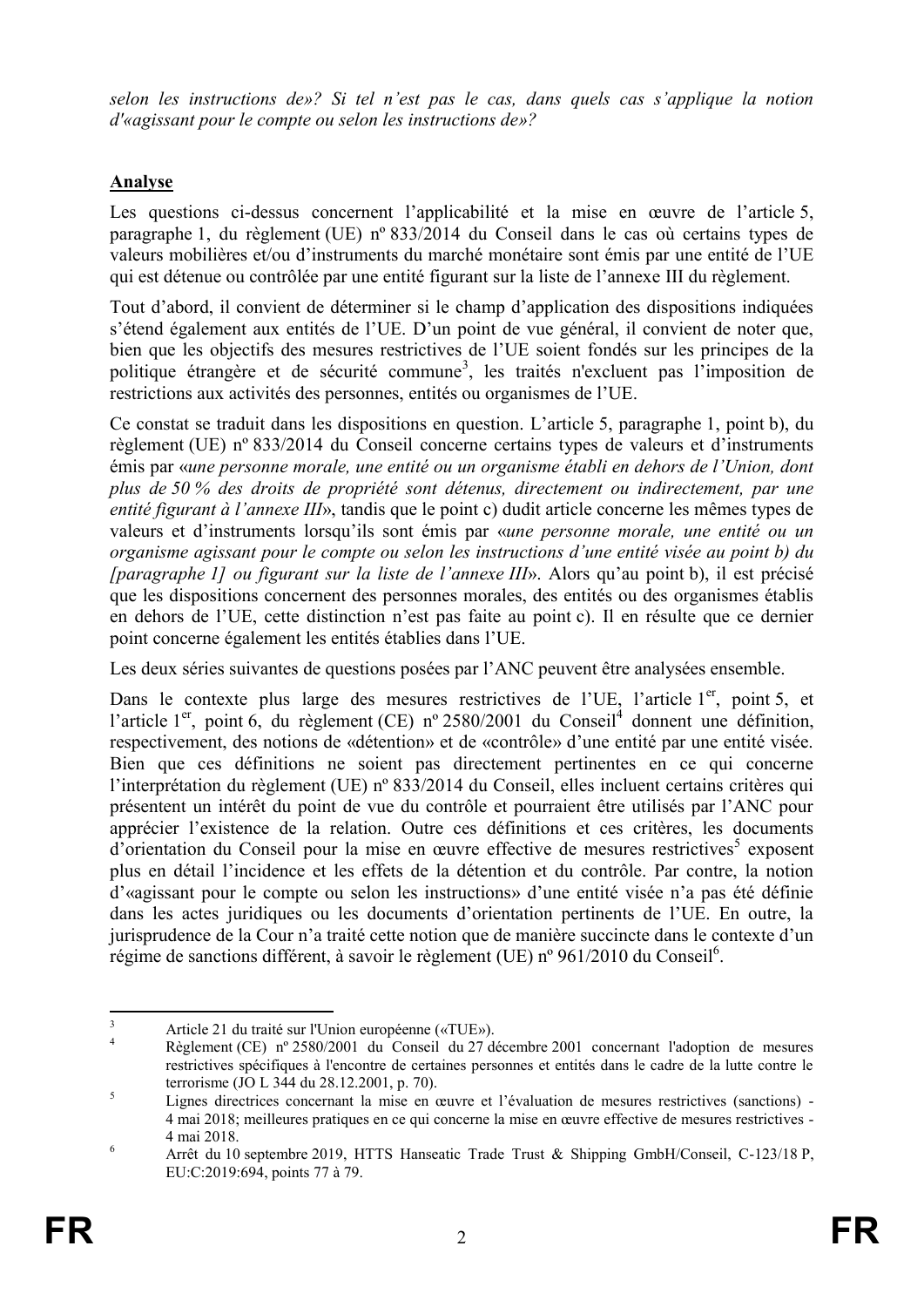Bien que cette notion soit distincte de celles de détention et de contrôle, comme en témoigne la présence parallèle des trois notions à l'article 5, paragraphe 1, du règlement (UE) nº 833/2014 du Conseil, leurs effets peuvent être placés sur le même pied d'égalité dans le domaine des mesures restrictives. Ainsi que l'a jugé la grande chambre dans l'affaire HTTS Hanseatic Trade Trust & Shipping GmbH/Conseil, «si ce lien devait être établi uniquement sur la base de la détention ou du contrôle direct [...], les mesures pourraient être contournées par une multitude de possibilités de contrôle contractuelles ou factuelles, qui conféreraient à une société des possibilités tout aussi étendues qu'une détention ou un contrôle direct d'exercer une influence sur d'autres entités»<sup>7</sup>. Le fait d'agir pour le compte ou selon les instructions d'une entité visée et le fait d'agir en étant détenu ou contrôlé par une entité visée pourraient donc être assimilés en termes d'effets, mais la première relation devrait être établie en elle-même. La détention ou le contrôle de la seconde entité sur la première est un élément qui peut être considéré par l'ANC comme augmentant la probabilité d'un tel comportement, mais il ne saurait suffire à déterminer si le comportement a effectivement eu lieu.

En l'absence d'une définition et/ou de critères qui peuvent être utilisés pour évaluer si une entité a agi pour le compte ou selon les instructions d'une entité visée, l'ANC devrait tenir compte de toutes les circonstances pertinentes afin d'établir la situation en cause. Il peut s'agir, par exemple, de la structure précise de détention et de contrôle, y compris des liens entre les personnes physiques; de la nature et de l'objectif de la transaction, associés aux obligations commerciales déclarées de l'entité qui est détenue ou contrôlée; de cas antérieurs d'action pour le compte ou selon les instructions de l'entité visée; de la divulgation par des tiers et/ou d'éléments factuels indiquant que l'entité visée a donné des instructions.

En outre, aux fins de cette détermination, l'ANC a mis en question la pertinence de la participation (ou de l'absence d'une telle participation) à des activités ayant pour objet ou pour effet de contourner les interdictions énoncées à l'article 5. La Commission tient à souligner que l'article 12 du règlement (UE) nº 833/2014 du Conseil interdit séparément les activités de ce type. Une enquête à cet égard, qui peut conduire à la constatation d'une violation distincte du règlement, n'est pas nécessairement accessoire par rapport à celle qui établit l'existence d'un comportement directement interdit au titre de l'article 5, et peut être réalisée en parallèle. Afin d'établir d'éventuelles violations de l'article 12, l'ANC devrait une nouvelle fois, en l'absence de critères clairement définis, prendre en compte toutes les circonstances pertinentes. De l'avis de la Commission, le fait que l'entité concernée soit une institution financière établie dans l'UE et donc soumise aux règlements et aux normes de conformité de l'Union peut être pris en considération en tant que facteur réduisant les risques associés, mais ne saurait suffire à déterminer l'objet réel du comportement.

# **Conclusion**

Compte tenu de ce qui précède, la Commission considère que l'article 5, paragraphe 1, point c), du règlement (UE) nº 833/2014 du Conseil s'applique, entre autres, à une entité de l'UE détenue ou contrôlée par une entité figurant sur la liste de l'annexe III du règlement, dans la mesure où les autorités nationales compétentes déterminent, sur la base de toutes les informations dont elles disposent et sur la base de toutes les circonstances pertinentes à apprécier au cas par cas, que la première entité a agi pour le compte ou selon les instructions de la seconde lors de l'émission des valeurs financières et/ou des instruments du type spécifié à l'article 5, paragraphe 1.

 $\frac{1}{7}$ 

Ibid., point 69.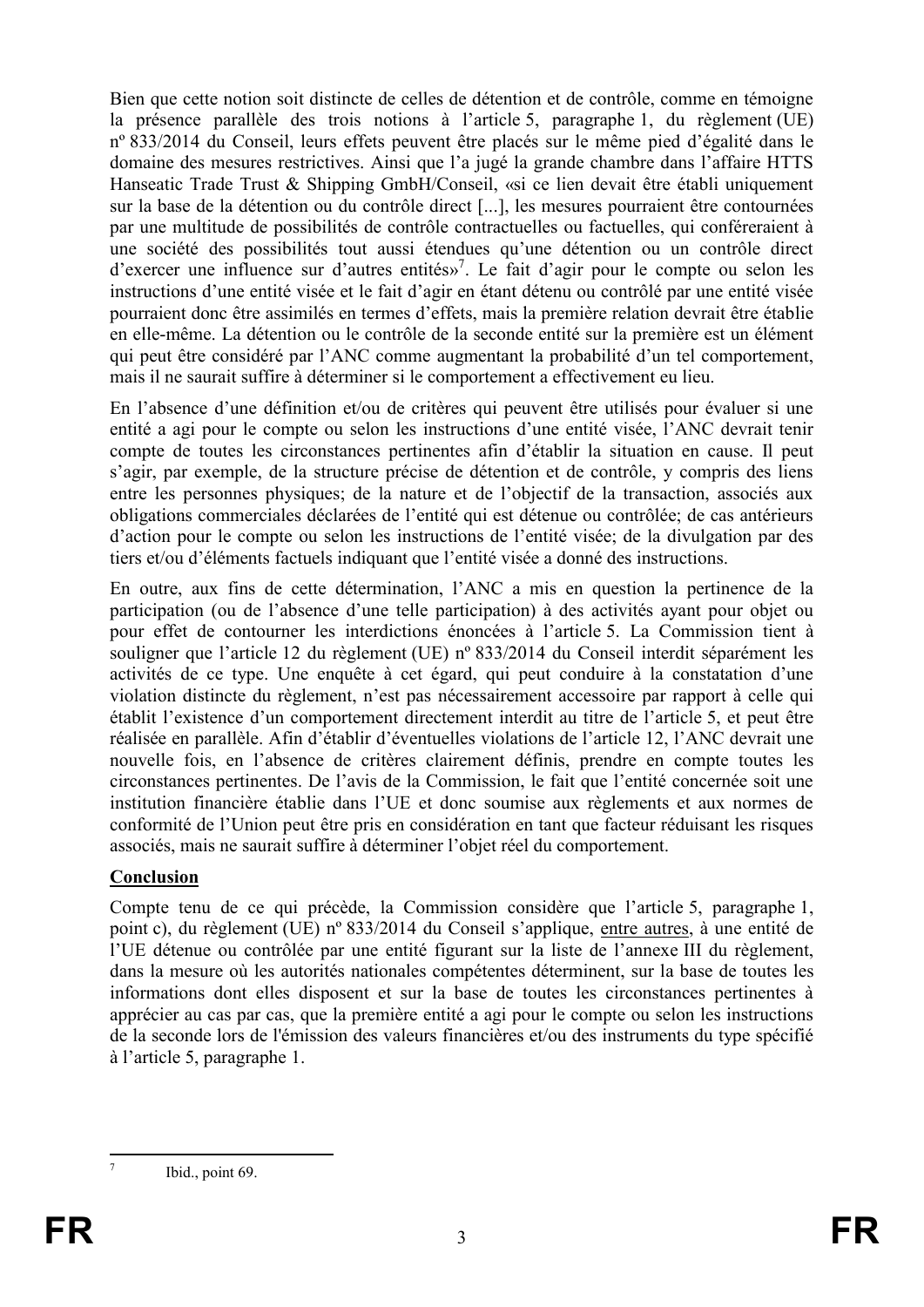Fait à Bruxelles, le 17.10.2019

*Par la Commission Federica MOGHERINI Vice-présidente*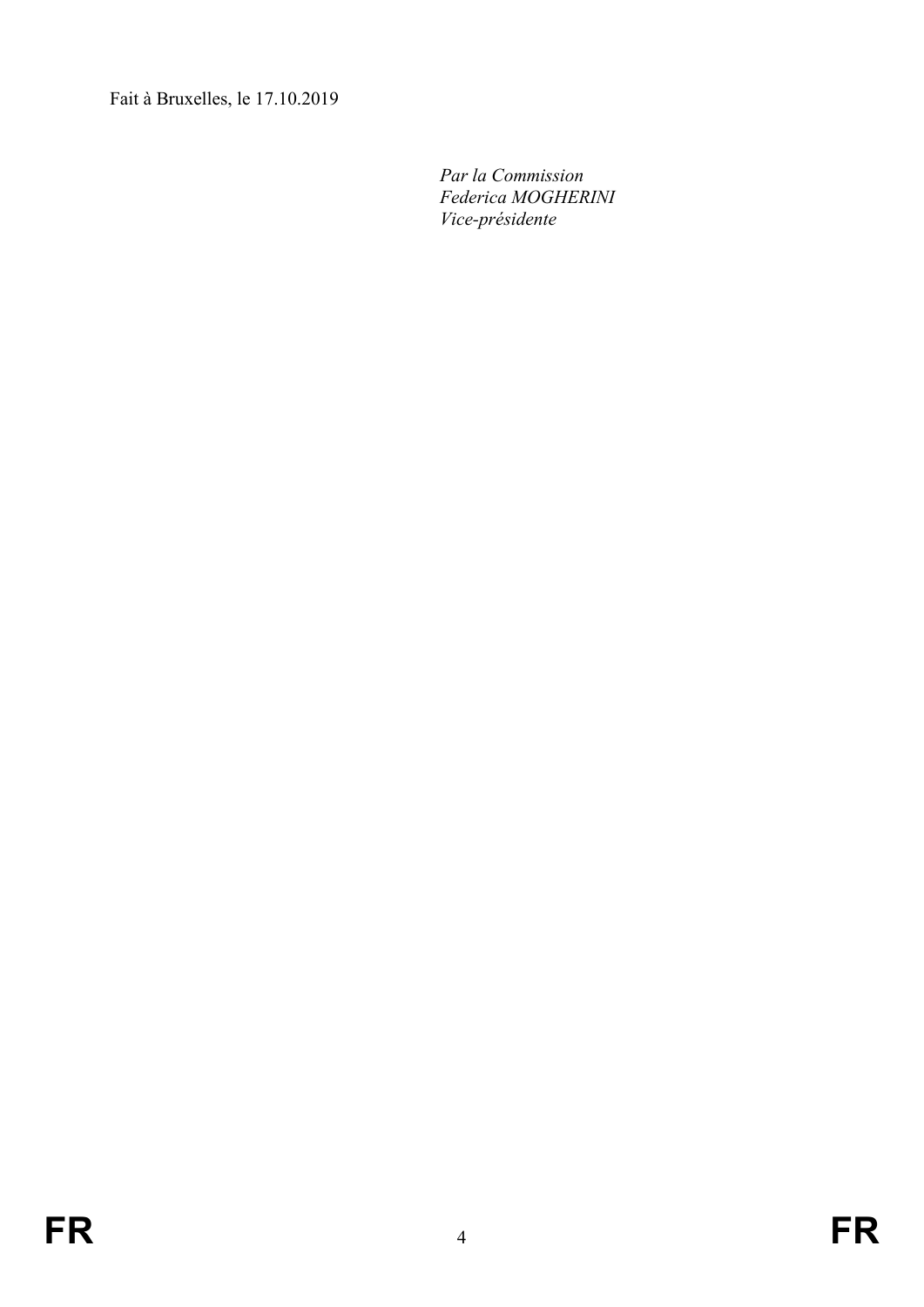

**KOMMISSION** 

Brüssel, den 17.10.2019 C(2019) 7476 final

# **STELLUNGNAHME DER KOMMISSION**

# **vom 17.10.2019**

# EUROPÄISCHE<br> **DEAR EUROPÄISCHE**<br> **DEAR EUROPÄISCHE**<br> **DEAR EUROPÄISCHE**<br> **DEAR EUROPÄISCHE**<br> **DE**<br> **DE**<br> **DE**<br> **DE**<br> **DE**<br> **DE**<br> **DE zu Artikel 5 Absatz 1 der Verordnung (EU) 833/2014 des Rates**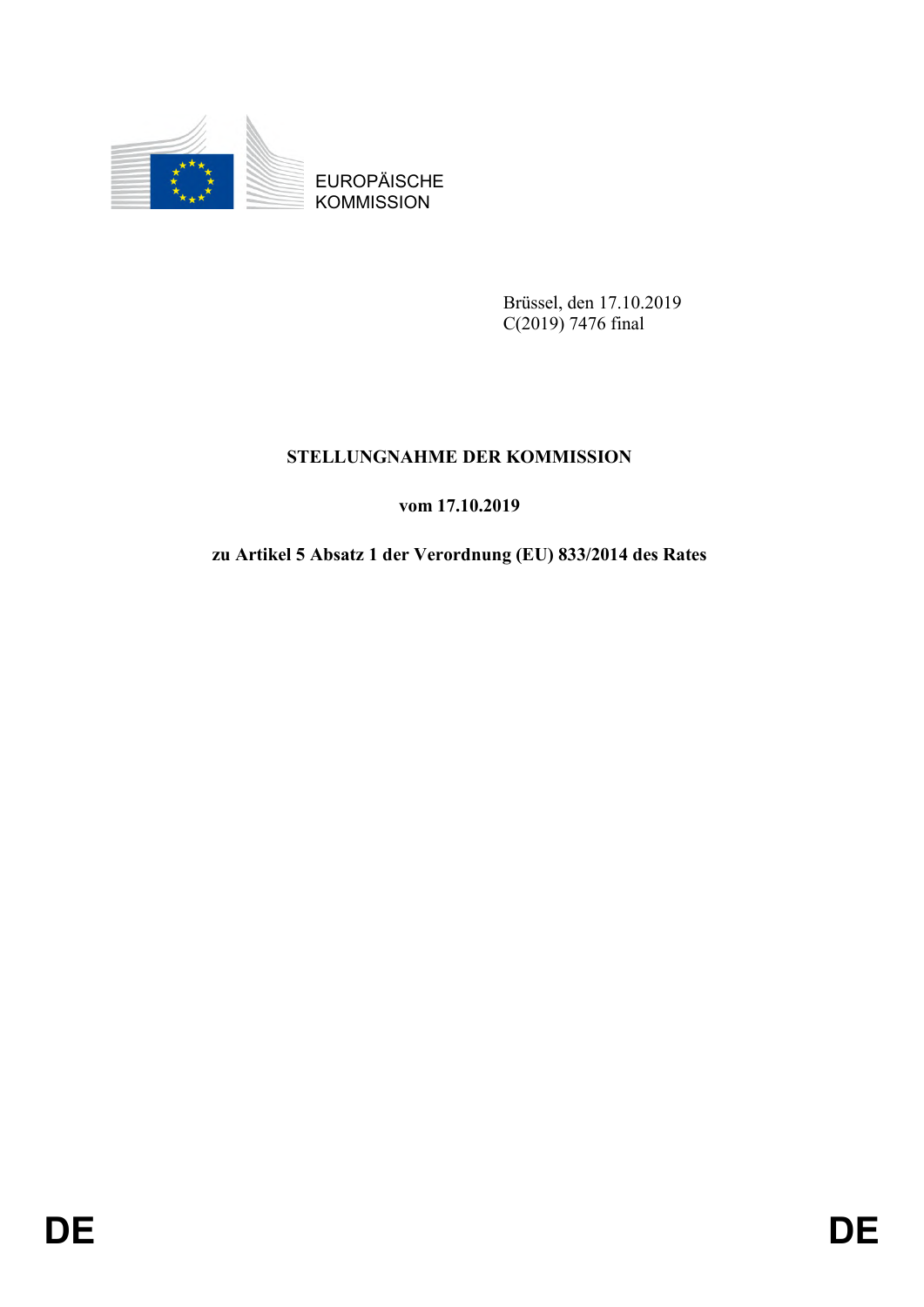## **STELLUNGNAHME DER KOMMISSION**

## **vom 17.10.2019**

## **zu Artikel 5 Absatz 1 der Verordnung (EU) 833/2014 des Rates**

## **Ersuchen um Stellungnahme**

Die Europäische Kommission (im Folgenden "Kommission") überwacht als Hüterin der Verträge die Umsetzung von EU-Recht durch die Mitgliedstaaten<sup>1</sup>.

Im Zusammenhang mit restriktiven Maßnahmen können die zuständigen Behörden der Mitgliedstaaten die Kommission ersuchen, zur Anwendung bestimmter Vorschriften der einschlägigen Rechtsakte Stellung zu nehmen oder Hinweise für deren Umsetzung zu geben.

Bei der Kommission ist ein Ersuchen der zuständigen Behörde eines Mitgliedstaats um Stellungnahme zur Auslegung der Verordnung (EU) Nr. 833/2014 des Rates vom 31. Juli 2014 über restriktive Maßnahmen angesichts der Handlungen Russlands, die die Lage in der Ukraine destabilisieren<sup>2</sup> (im Folgenden "Verordnung Nr. 833/2014") eingegangen. Die zuständige nationale Behörde hat der Kommission folgende Fragen vorgelegt:

*1. Sind die Bestimmungen von Artikel 5 Absatz 1 der Verordnung (EU) Nr. 833/2014 des Rates vom 31. Juli 2014 in der geänderten Fassung dahingehend auszulegen, dass Buchstabe b EU-Einrichtungen, die im Eigentum einer benannten Organisation stehen, ausschließt, während Buchstabe c EU-Einrichtungen, wenn sie im Namen einer benannten Organisation handeln, nicht ausschließt, da er nicht speziell auf sie Bezug nimmt? Anders formuliert: Fallen EU-Einrichtungen, wenn sie im Namen oder auf Anweisung einer benannten Organisation handeln, in den Anwendungsbereich von Artikel 5 Absatz 1 Buchstabe c dieser Verordnung?* 

*2. Dies würde bedeuten, dass EU-Einrichtungen nur gemäß Buchstabe c in den Anwendungsbereich des Artikels 5 Absatz 1 fallen können, und zwar nur dann, wenn sie im Namen oder auf Anweisung einer benannten Organisation handeln. Wie aber ist Artikel 5 Absatz 1 im Falle einer EU-Einrichtung auszulegen, die im Eigentum und/oder unter der Kontrolle einer benannten Organisation steht? Ist davon auszugehen, dass diese EU-Einrichtung im Namen oder auf Anweisung einer benannten Organisation handelt, und somit Buchstabe c Anwendung findet? Auch in Fällen, in denen es keine Beweise dafür gibt, dass sie an Aktivitäten zur Umgehung der Verbote beteiligt ist?* 

*3. Oder ist in Fällen, in denen es sich bei der EU-Einrichtung, die im Eigentum einer benannten Organisation steht und/oder von dieser kontrolliert wird, um ein Finanzinstitut mit Sitz in der EU handelt (und somit allen europäischen Vorschriften und Konformitätsnormen unterliegt), zur Anwendung von Buchstabe c ein Beweis für ihre Beteiligung an Aktivitäten zur Umgehung der Verbote erforderlich?*

*4. In diesem Zusammenhang greifen die Vorbildlichen Verfahren der EU (Nummer 63) und die Leitlinien für die wirksame Umsetzung restriktiver Maßnahmen (Nummer 55b) auf Artikel 1 Absatz 6 der Verordnung (EG) Nr. 2580/2001 des Rates vom 27. Dezember 2001* 

<u>.</u>

<sup>1</sup> Die Kommission überwacht die Anwendung des Unionsrechts unter der Kontrolle des Gerichtshofs der Europäischen Union. Gemäß den Verträgen ist nur der Gerichtshof der Europäischen Union für die verbindliche Auslegung der Rechtsakte der Organe der Union zuständig.

<sup>&</sup>lt;sup>2</sup> Verordnung (EU) Nr. 833/2014 des Rates vom 31. Juli 2014 über restriktive Maßnahmen angesichts der Handlungen Russlands, die die Lage in der Ukraine destabilisieren (ABl. L 229 vom 31.7.2014, S. 1).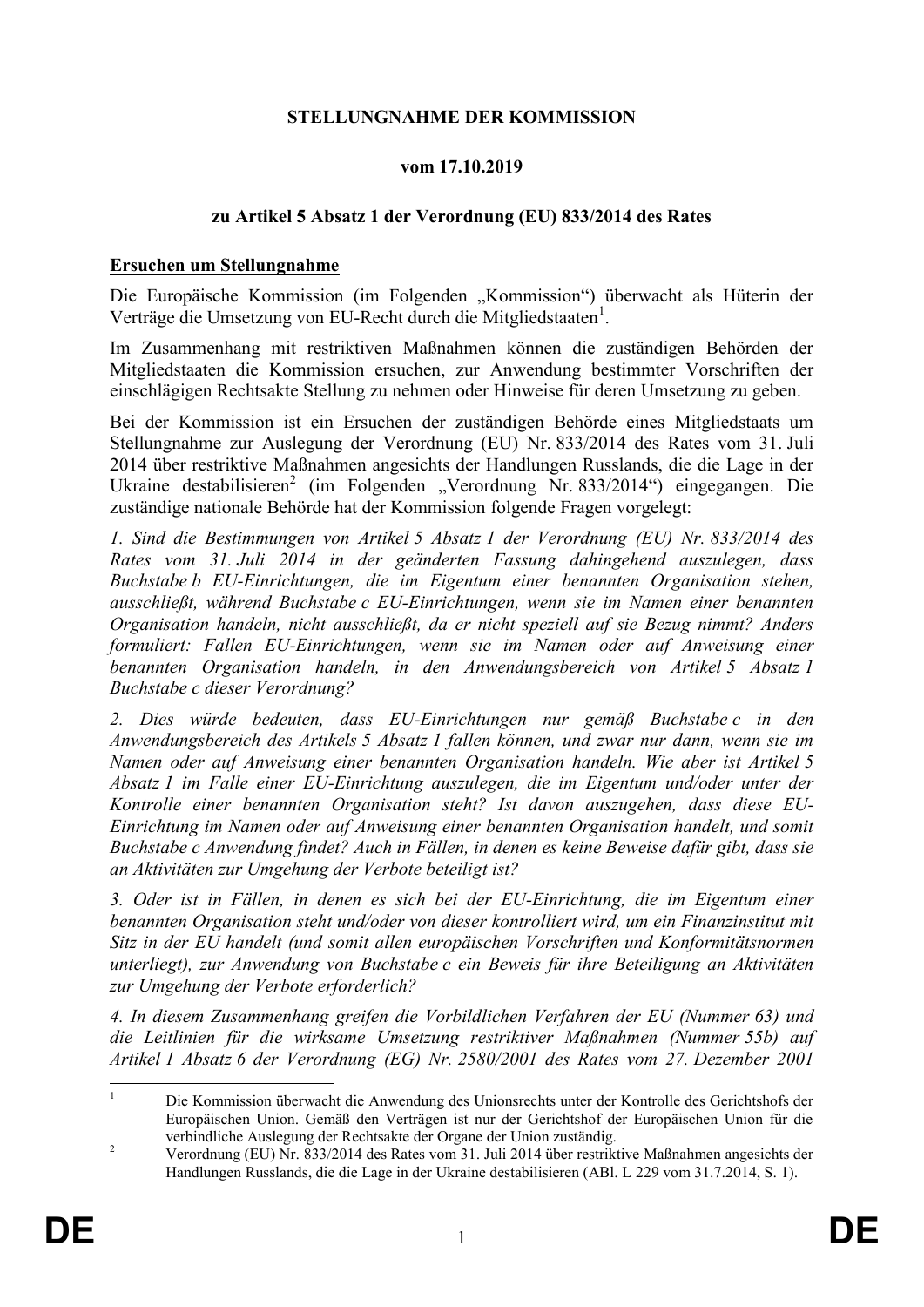zurück, um Kriterien zu finden, die eine korrekte Verwendung der Begriffe "Eigentum" und *"Kontrolle" ermöglichen. Sind diese Kriterien auch dann heranzuziehen, wenn es darum geht zu bestimmen, was "Handeln im Namen oder auf Anweisung" bedeutet? Falls nicht, in welchen Fällen ist der Begriff "Handeln im Namen oder auf Anweisung" anwendbar?*

# **Bewertung**

Die vorstehenden Fragen betreffen die Anwendbarkeit und Umsetzung von Artikel 5 Absatz 1 der Verordnung (EU) Nr. 833/2014 des Rates in dem Fall, dass bestimmte Arten übertragbarer Wertpapiere und/oder Geldmarktinstrumente von einer EU-Einrichtung ausgegeben werden, die im Eigentum oder unter der Kontrolle einer in Anhang III der Verordnung aufgeführten Organisation steht.

Zunächst ist zu prüfen, ob sich der Anwendungsbereich der genannten Bestimmungen auch auf EU-Einrichtungen erstreckt. Allgemein ist festzuhalten, dass die Ziele der restriktiven Maßnahmen der EU zwar auf den Grundsätzen der Gemeinsamen Außen- und Sicherheitspolitik beruhen<sup>3</sup>, die Verträge jedoch die Verhängung von Beschränkungen der Tätigkeiten von Personen, Organisationen oder Einrichtungen in der EU nicht ausschließen.

Dies spiegelt sich in den genannten Bestimmungen wider. Artikel 5 Absatz 1 Buchstabe b der Verordnung (EU) Nr. 833/2014 des Rates bezieht sich auf bestimmte Arten von Wertpapieren und Instrumenten, die von "*einer juristischen Person, Organisation oder Einrichtung (begeben werden), die außerhalb der Union niedergelassen ist und deren Anteile zu über 50 % von einer der in Anhang III aufgeführten Organisationen gehalten werden*", während Buchstabe c dieses Artikels dieselben Arten von Wertpapieren und Instrumenten betrifft, wenn sie von *einer juristischen Person, Organisation oder Einrichtung, die im Namen oder auf Anweisung einer der unter Buchstabe b dieses Absatzes genannten oder in Anhang III aufgeführten Organisationen handelt*, begeben werden. Während in Buchstabe b spezifiziert ist, dass sich die Bestimmungen auf außerhalb der EU niedergelassene juristische Personen, Organisationen oder Einrichtungen beziehen, wird in Buchstabe c keine solche Unterscheidung vorgenommen. Daraus folgt, dass Buchstabe c auch die in der Union ansässigen Einrichtungen betrifft.

Die beiden folgenden Fragenkomplexe, die von der zuständigen nationalen Behörde vorgelegt wurden, können zusammengefasst werden.

Im weiteren Kontext der restriktiven Maßnahmen der EU sind in Artikel 1 Absätze 5 und 6 der Verordnung (EG) Nr. 2580/2001 des Rates<sup>4</sup> die Begriffe "Eigentum" an einer Einrichtung und "Kontrolle" über eine Einrichtung durch eine bestimmte Organisation definiert. Diese Definitionen beziehen sich zwar nicht unmittelbar auf die Auslegung der Verordnung (EU) Nr. 833/2014 des Rates, umfassen jedoch bestimmte Kriterien, die in Bezug auf die Kontrolle relevant sind und von der zuständigen nationalen Behörde herangezogen werden könnten, um zu beurteilen, ob eine solche Beziehung vorliegt. Zusätzlich zu diesen Definitionen und Kriterien werden in den Leitlinien des Rates für die wirksame Umsetzung restriktiver Maßnahmen<sup>5</sup> die Inzidenz und Auswirkung von Eigentum und Kontrolle genauer erläutert. Dagegen wurde der Begriff "Handeln im Namen oder auf Anweisung" einer bestimmten

 $\overline{\mathbf{3}}$  $\frac{3}{4}$  Artikel 21 des Vertrags über die Europäische Union ("EUV").

<sup>4</sup> Verordnung (EG) Nr. 2580/2001 des Rates vom 27. Dezember 2001 über spezifische, gegen bestimmte Personen und Organisationen gerichtete restriktive Maßnahmen zur Bekämpfung des Terrorismus (ABl. L 344 vom 28.12.2001, S. 70).

<sup>5</sup> Leitlinien zur Umsetzung und Bewertung restriktiver Maßnahmen (Sanktionen) im Rahmen der Gemeinsamen Außen- und Sicherheitspolitik der EU (Sanktionsleitlinien) – 4. Mai 2018; Vorbildliche Verfahren für die wirksame Umsetzung restriktiver Maßnahmen, 4. Mai 2018.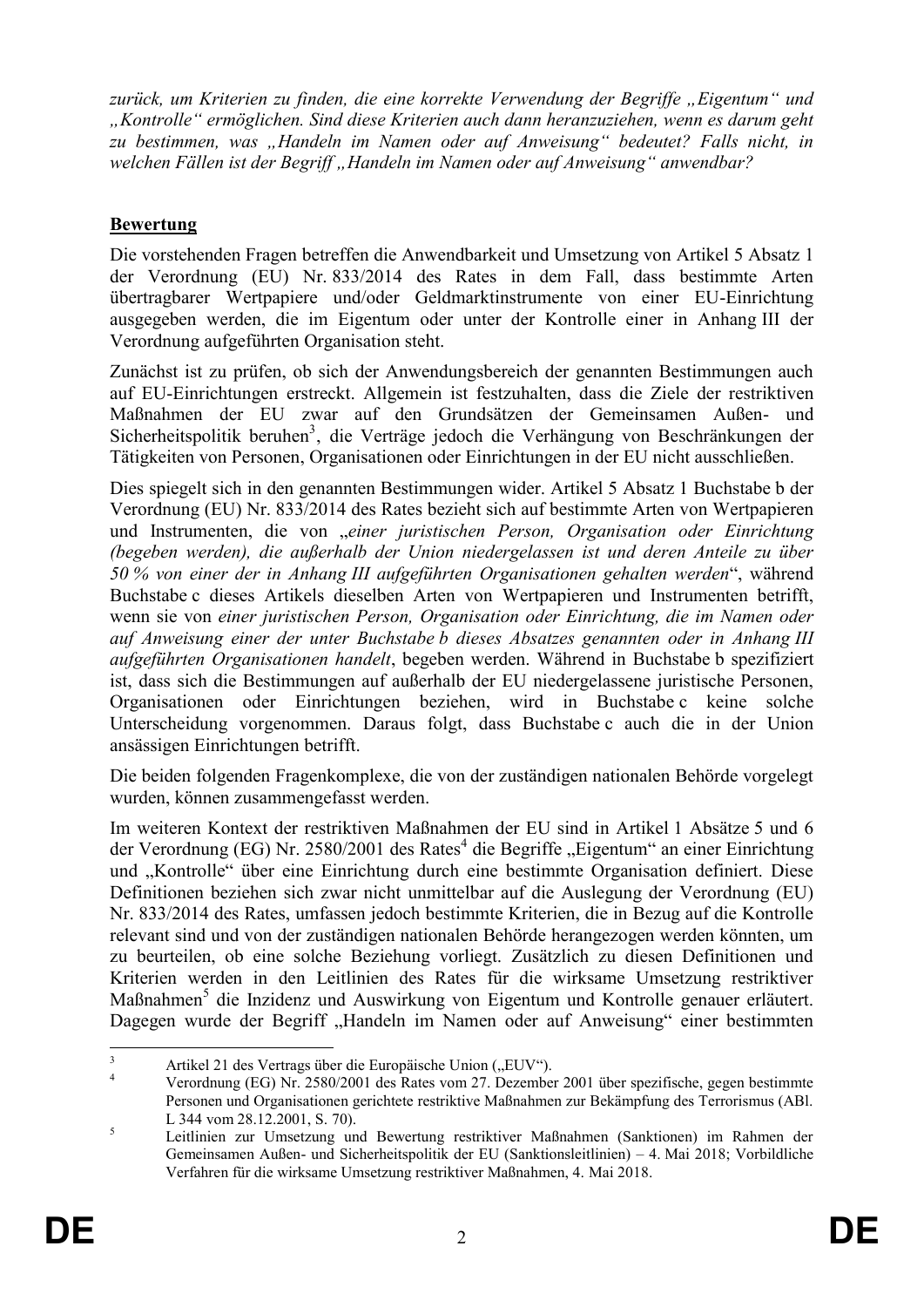Organisation in den einschlägigen Rechtsakten oder Leitlinien der EU nicht definiert. Darüber hinaus hat sich die Rechtsprechung des Gerichtshofs nur am Rande mit diesem Begriff befasst, und zwar im Zusammenhang mit einer anderen Sanktionsregelung – der Verordnung  $(EU)$  Nr. 961/2010 des Rates<sup>6</sup>.

Auch wenn sich dieser Begriff von jenen des "Eigentums" und der "Kontrolle" unterscheidet, wie die parallele Nennung aller drei Begriffe in Artikel 5 Absatz 1 der Verordnung (EU) Nr. 833/2014 des Rates belegt, sind ihre Auswirkungen im Bereich der restriktiven Maßnahmen als gleichwertig einzustufen. Wie die Große Kammer in der Rechtssache *HTTS Hanseatic Trade Trust & Shipping GmbH/Rat* festgestellt hat: "Könnte die Verbindung nur durch das unmittelbare Eigentum […] oder […] unmittelbare Kontrolle nachgewiesen werden, könnten Maßnahmen mit einer Vielzahl von Möglichkeiten vertraglicher oder tatsächlicher Kontrolle umgangen werden, die einer Gesellschaft ebenso weitreichende Möglichkeiten der Einflussnahme auf andere Einrichtungen wie das unmittelbare Eigentum oder eine unmittelbare Kontrolle gewähren würden."<sup>7</sup> Das Handeln im Namen oder auf Anweisung einer bestimmten Organisation und das Handeln im Eigentum oder unter Kontrolle könnten daher hinsichtlich der Auswirkungen als gleichwertig angesehen werden, aber die erstgenannte Beziehung als solche sollte für sich allein festgestellt werden. Die Tatsache, dass die letztgenannte Einrichtung im Eigentum oder unter der Kontrolle der erstgenannten Einrichtung steht, ist ein Element, das von der zuständigen nationalen Behörde herangezogen werden kann, um zu beurteilen, wie wahrscheinlich ein solches Verhalten ist. Dies reicht jedoch für die Feststellung, ob das Verhalten tatsächlich vorlag, nicht aus.

In Ermangelung einer Definition und/oder von Kriterien, anhand deren beurteilt werden könnte, ob eine Einrichtung im Namen oder auf Anweisung einer bestimmten Organisation gehandelt hat, sollte die zuständige nationale Behörde alle relevanten Umstände berücksichtigen, um die betreffende Situation zu klären. Dazu können beispielsweise die genaue Eigentums-/Kontrollstruktur gehören, einschließlich der Verbindungen zwischen natürlichen Personen; Art und Zweck des Geschäfts in Verbindung mit den erklärten Geschäftsaufgaben der im Eigentum oder unter Kontrolle stehenden Einrichtung; frühere Handlungen im Namen oder auf Anweisung der betreffenden Organisation; die Offenlegung durch Dritte und/oder faktische Belege, aus denen hervorgeht, dass die betreffende Organisation Anweisungen erteilt hat.

Darüber hinaus stellte die zuständige nationale Behörde für die Zwecke dieser Bestimmung die Relevanz der Beteiligung (oder deren Fehlen) bei Aktivitäten infrage, mit denen die Umgehung der Verbote gemäß Artikel 5 bezweckt oder bewirkt wird. Die Kommission weist darauf hin, dass diese Aktivitäten in Artikel 12 der Verordnung (EU) Nr. 833/2014 des Rates gesondert untersagt sind. Eine Untersuchung in dieser Hinsicht, die zu Feststellungen eines gesonderten Verstoßes gegen die Verordnung führen kann, ist nicht notwendigerweise akzessorisch zur Untersuchung der Frage, ob ein Verhalten vorliegt, das nach Artikel 5 unmittelbar untersagt ist, und kann parallel durchgeführt werden. Um mögliche Verstöße gegen Artikel 12 zu ermitteln, sollte die zuständige nationale Behörde bei Fehlen klar definierter Kriterien erneut alle relevanten Umstände berücksichtigen. Nach Auffassung der Kommission kann die Tatsache, dass es sich bei der betroffenen Einrichtung um ein in der EU ansässiges Finanzinstitut handelt, das somit den Vorschriften und Konformitätsstandards der EU unterliegt, als Faktor berücksichtigt werden, der die verbundenen Risiken verringert. Dies allein ist jedoch nicht ausreichend, um die tatsächliche Natur des Verhaltens festzustellen.

 $\overline{6}$ Urteil vom 10. September 2019, HTTS Hanseatic Trade Trust & Shipping GmbH/Rat, C-123/18 P, EU:C:2019:694, Rn 77-79.

 $^7$  Ebd., Rn. 69.